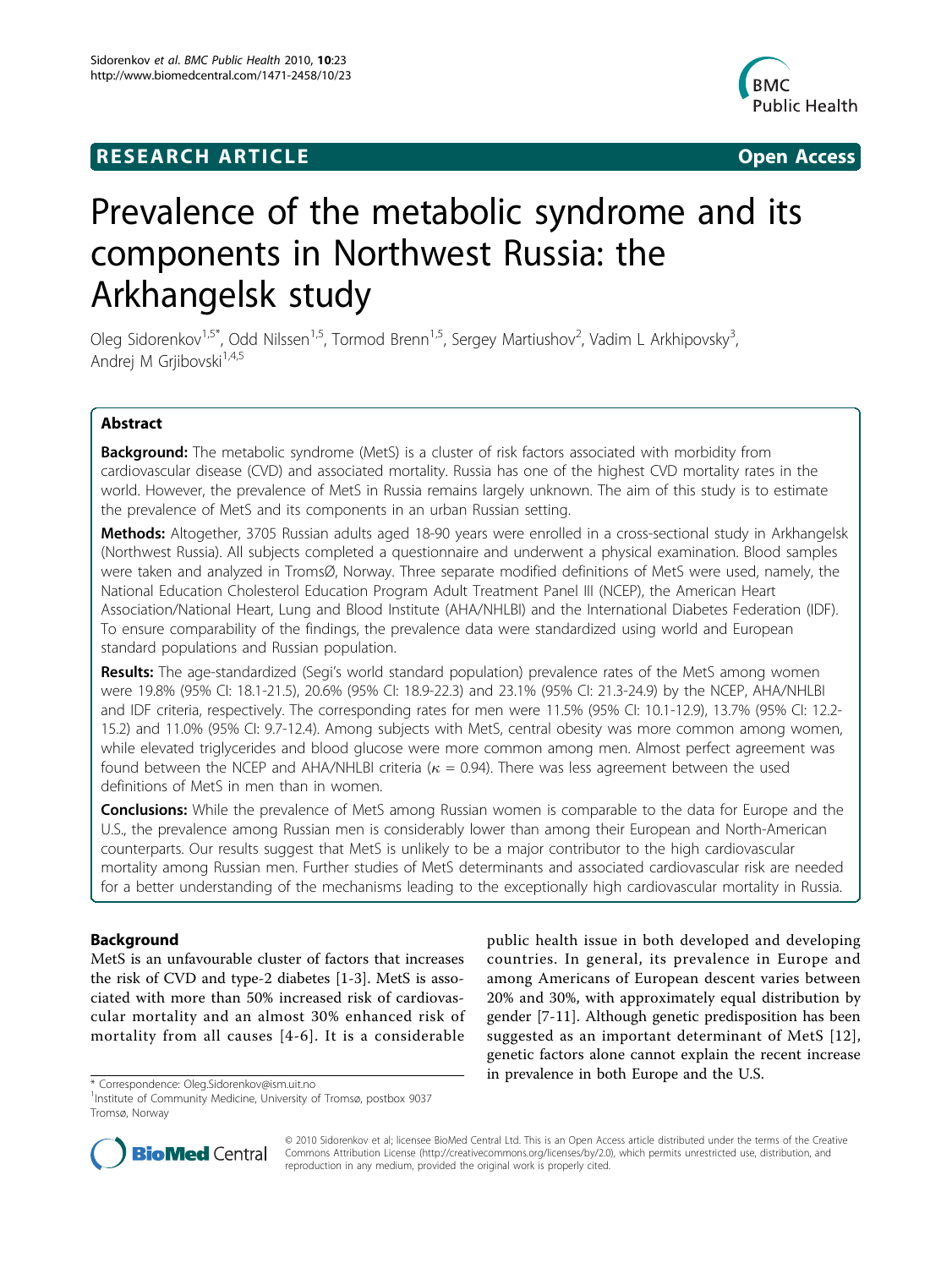Internationally, there is no uniform accepted definition of MetS. Altogether, six sets of diagnostic criteria have been proposed by different expert groups. Despite considerable similarity among the definitions, the prevalence of the MetS in the same population may vary dramatically depending on the specific diagnostic criteria considered [\[13](#page-8-0)]. This complicates international comparisons and may challenge estimates of the global burden of the syndrome.

While cardiovascular mortality in Western Europe and the U.S. has decreased during recent decades, the opposite trend has been observed in Russia where it has increased from 412 per 100,000 in 1970 to 927 per 100,000 in 2003. Mortality from cardiovascular diseases in Russia is currently the highest in Europe. In 2003, CVDs accounted for about 56% of all deaths [\[14](#page-8-0)]. Coronary heart disease and cerebrovascular diseases alone, respectively, constituted 26 % and 20% of the total mortality. The highest increase in CVD has occurred among 30-60 year-olds, particularly among men [[15\]](#page-8-0).

Given that MetS is a strong predictor of cardiovascular mortality and morbidity [[4-6\]](#page-7-0), one may suspect a high prevalence of this syndrome in contemporary Russia. Few studies have described the prevalence of dyslipidemia, hypertension and obesity among Russians [[16,17\]](#page-8-0). The actual rates reported were either comparable to or lower than those in Europe [\[18](#page-8-0)]. These studies, however, focused only on the distribution of major cardiovascular risk factors. To the best of our knowledge, no large Russian population-based studies on cluster of the major cardiovascular risk factors, such as the MetS, have been published.

The aim of the present study is to estimate the prevalence of MetS and its components in an urban Russian setting using several international definitions and reference populations to ensure comparability of the findings.

## Methods

## Sample characteristics

The survey was conducted in 2000 in Arkhangelsk, the capital of the Arkhangelsk Region of Russia. The population of Arkhangelsk prior to the study's initiation was approximately 170,000 men and 197,000 women. The city is ethnically homogenous: 95% of inhabitants are registered as Russians and most of the reminder are ethnically and culturally close to Russians (e.g. 2% of the population are registered as Ukrainians and 1% as Byelorussians).

No population register for medical research exists in Arkhangelsk. Primary health care departments provide medical services to the general population within the regional general health and occupational health network. People are registered at polyclinics according to their home address and/or place of work. All study participants when registered at the same out-patient clinic in Arkhangelsk. Of those who were invited, only 40 persons (1.1 %) refused to participate with "lack of time" as the primary reason given. Individuals coming for their annual medical check-up at the out-patient clinic were recruited consecutively to avoid the "healthy volunteer effect". Workers and students were similarly invited either through the obligatory annual medical examination or through their places of work or study. Pensioners were recruited through the clinic's register. About 90% of males and 70% of females were recruited through an annual medical examination consisting mainly of working people but also students, pensioners and unemployed individuals. Other subjects were invited to the study. Students constituted approximately 12%, pensioners 19%, unemployed 3% and working subjects 66 % of the study population.

Altogether, 1968 men and 1737 women aged 18-90 years participated in the study. It involved a physical examination, completion of a comprehensive questionnaire and donating blood for tests. Data were collected by trained medical personnel. The study was approved by the Regional Ethics Committee, TromsØ, Norway. Verbal informed consent was obtained from all participants.

## Data collection

Anthropometric measurements included weight, height, waist and hip circumference. Body mass index (BMI) and waist-to-hip ratio (WHR) were calculated. Blood pressure and heart rate were measured (upper right arm) in a sitting position three times at two minute intervals using a semiautomatic electronic device (DINAMAP-R, Criticon, Tampa, Florida). Averages of the second and third systolic and diastolic blood pressure readings were used in the analysis. In addition, all subjects completed a six-page questionnaire on sociodemographic characteristics, medicines used (including regular intake of antihypertensive and anti-diabetic medications), smoking habit, alcohol consumption, diet and level of physical activity during leisure time and at work. History of cardiovascular diseases and diabetes were assessed by additional questions preceded by "do you now have or have you ever had" angina pectoris (AP), myocardial infarction (MI), stroke or diabetes mellitus (DM). Only basic socio-demographic data and selfreported diseases are presented for descriptive purposes in this paper. Age was categorized into five groups: 18- 29, 30-39, 40-49, 50-59 and 60+ years. Education was classified as secondary or lower, vocational, incomplete higher, or higher. Income level was very difficult to determine during the year 2000 owing to high inflation and a collapsing economy, with about 30% of the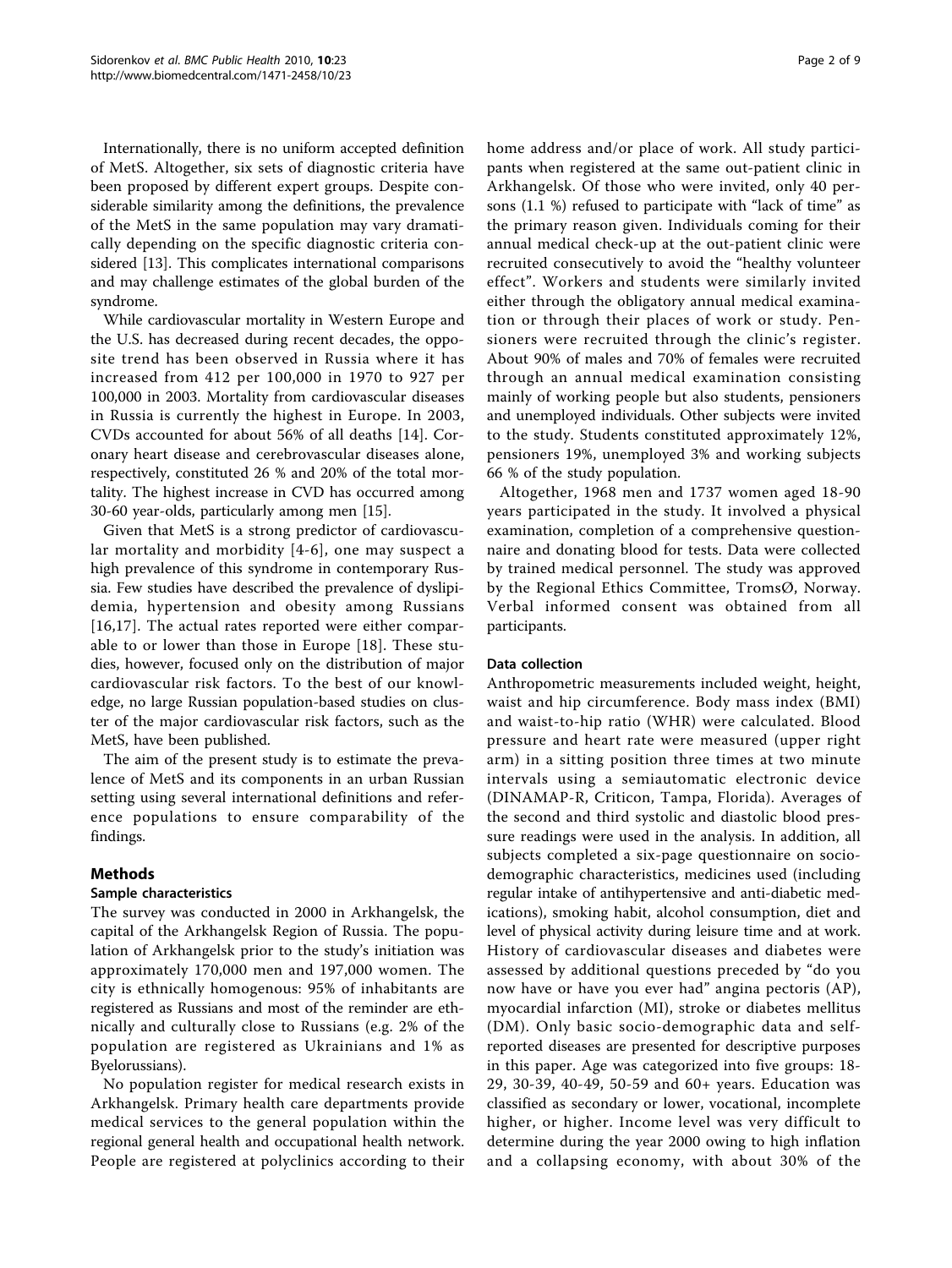population (official data) having incomes below the survival minimum[[19\]](#page-8-0). Consequently, we used self-reported occupational status data as a surrogate measure of income. Assigned income levels were based on the official year-2000 average salary levels recorded for different sectors of the economy [[20](#page-8-0)], and were categorized as very low, low, medium or high. The income of groups for whom there were no official salary data (for example, students, the unemployed and housewives) was classified as unknown. Cigarette smoking was categorized as "yes" (occasional or daily smokers) or "no" (non-smokers or ex-smokers). Data on frequency of alcohol consumption were obtained by asking "How often do you drink alcoholic beverages?". More details about the study, recruitment details, sample and data collection protocols are presented elsewhere [\[21,22](#page-8-0)].

## Laboratory measurements

Venous blood samples were drawn in the morning and centrifuged within 15-25 minutes in the laboratory at the study site in Arkhangelsk. Because subjects generally fast in preparation for these annual medical check-ups, since screening for diabetes and impaired glucose tolerance is part of the examination, we assume that most of the study participants indeed fasted. Nevertheless, none of them was directly asked by the study team to fast prior to the medical examination. The serum samples were stored at -20°C and then transported frozen to Norway where they were kept at -80°C pending analysis. Total serum cholesterol (TC), triglycerides (TG), highdensity lipoprotein cholesterol (HDL-C), serum glucose (SG) and glycosylated hemoglobin (HBA1c) were measured. All laboratory analyses were carried out at the Department of Clinical Chemistry, University Hospital of Northern Norway (UNN) in Tromsø.

Enzymatic colorimetric tests were used to measure TC (cholesterol esterase, cholesterol oxidase) and TG (lipoprotein lipase, glycerokinase, and glycerophosphate oxidase). HDL-C was measured by a homogenous enzymatic colorimetric test (PEG cholesterol esterase, and PEG peroxidase). The coefficients of variation (CV) were, respectively, 5%, 2% and 3% for the TC, TG and HDL-C determinations. All biochemical analyses of serum lipids were performed using a Hitachi 737 analyzer. SG was measured by the hexokinase method using a Hitachi 917 analyzer ( $CV = 2\%)$ . HBA1c concentration was determined using the Bio-Rad Variant II HPLC system with reagents from Bio-Rad Laboratories (Inc., Hercules, CA 94547, USA), with CV <5%. The laboratory routinely participates in formal quality assurance exercises.

#### Definition of the metabolic syndrome

MetS was defined according to the National Cholesterol Education Program Adult Treatment Panel III (NCEP) [[23](#page-8-0)], the American Heart Association/National Heart, Lung and Blood Institute (AHA/NHLBI) version [[24](#page-8-0)] and the International Diabetes Federation (IDF) [[25](#page-8-0)].

#### Statistical analysis

The prevalence estimates were standardized by age using Segi's world standard population, European standard population and Russian population (based on data from the National Census in 2002) [[26\]](#page-8-0). The following age-strata were used: 20-29, 30-39, 40-49, 50-59 and 60 + years. Ninety-five percent confidence intervals (CI) were calculated for all prevalence estimates. Gender differences in socio-demographic and some life-style characteristics were compared using Pearson's chi-squared tests and unpaired t-tests for categorical and numerical data, respectively. To identify sex-specific cut-offs for waist circumference values corresponding to BMIs of ≥25 kg/m<sup>2</sup> and ≥30 kg/m<sup>2</sup>, a receiver operating characteristic (ROC) analysis was carried out. Agreement between different diagnostic criteria for MetS was assessed by Cohen's kappa statistic. All analyses were performed using SPSS version 14 (SPSS Inc, Chicago, IL).

## Results

#### Description of the study sample

Among the 3705 study participants, 150 (4.0%) had missing data on one or more variables and were therefore excluded. The final study group included 1918 men and 1637 women, corresponding to 95% of all those invited.

The women were slightly older and were better educated, but had much lower income and a higher prevalence of self-reported diseases than men. The men smoked more and took alcohol more frequently (Table [1\)](#page-3-0).

The prevalence of abnormally high components of MetS as well as BMI and WHR increased with age in both genders (Table [2\)](#page-4-0), as did the overall prevalence of MetS (Figure [1\)](#page-4-0). This increase was more pronounced among women. The prevalence of MetS was similar in men and women in the youngest age group (2.5% vs. 2.9%), but was almost twice as high in women as compared to men in the oldest age group (44.8% vs. 24.4%).

The prevalence of obesity (Table [2\)](#page-4-0) varied strikingly depending on the definition employed (WC, BMI or WHR). We performed a ROC analysis to evaluate the applicability of the given WC cut-offs in our study sample. The WC cut-off ≥94 cm identified men with BMI ≥25 kg/m<sup>2</sup> with sensitivity (Se) of 0.35 and specificity (Sp) of 0.99. The WC cut-off  $\geq 102$  cm identified men having BMI ≥30 kg/m<sup>2</sup> with a Se of 0.41 and Sp of 0.99. In men of our study setting, the BMI cut-offs of ≥25 kg/ m<sup>2</sup> and ≥30 kg/m<sup>2</sup> corresponded best to WC of ≥84 cm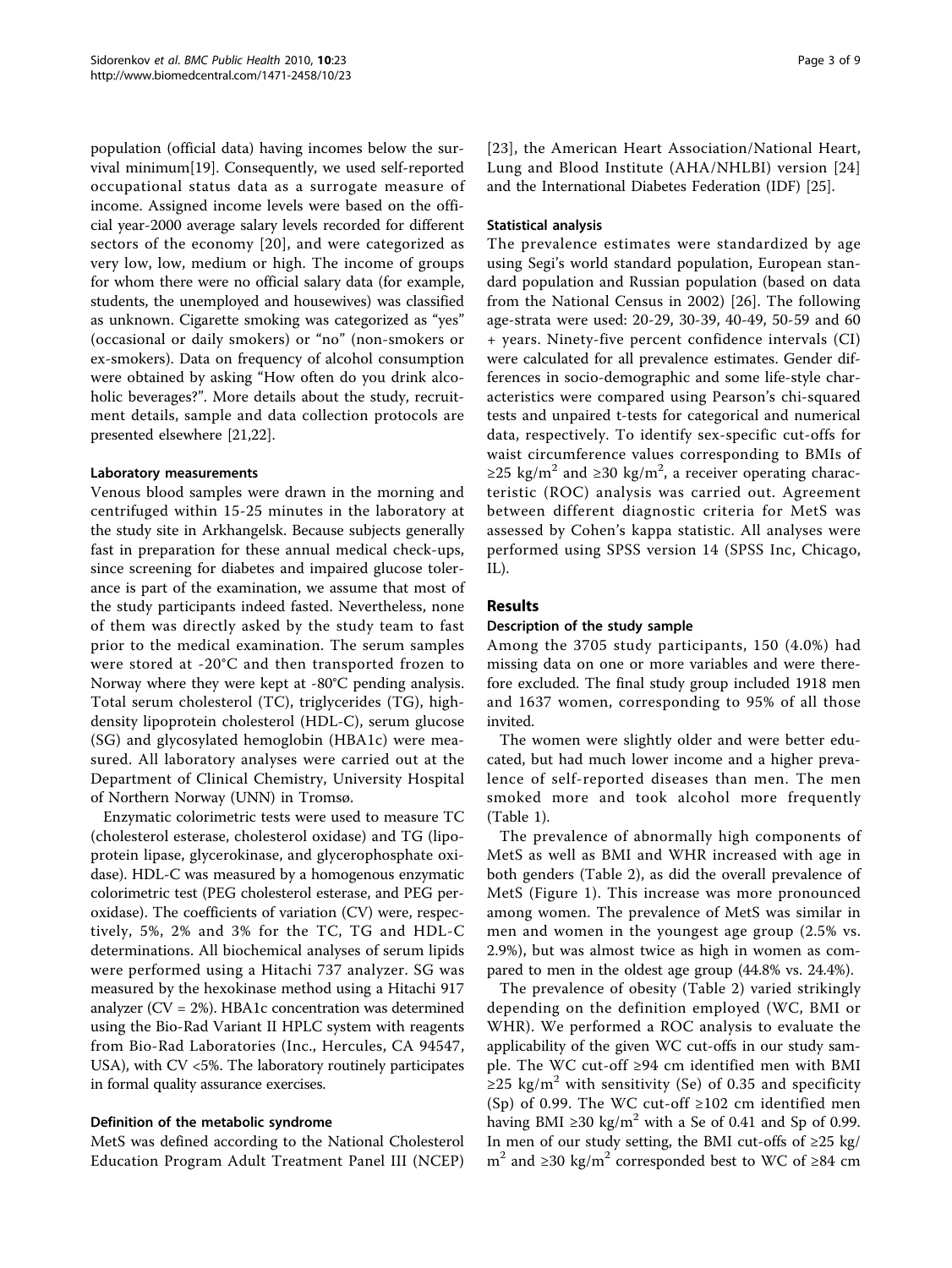<span id="page-3-0"></span>Table 1 Baseline characteristics of the sample

| Sample characteristic          |      | Men   |      | Women | $P^{\overline{1}}$ |
|--------------------------------|------|-------|------|-------|--------------------|
|                                | N    | %     | N    | $\%$  |                    |
| Age, years                     |      |       |      |       | 0.002              |
| 18-29                          | 515  | 26.8  | 347  | 21.2  |                    |
| 30-39                          | 352  | 18.4  | 303  | 18.5  |                    |
| 40-49                          | 441  | 23.0  | 400  | 24.4  |                    |
| 50-59                          | 298  | 15.5  | 290  | 17.7  |                    |
| $60+$                          | 312  | 16.3  | 297  | 18.1  |                    |
| Marital status                 |      |       |      |       | < 0.001            |
| Single                         | 409  | 21.3  | 278  | 17.0  |                    |
| Married                        | 1276 | 66.5  | 878  | 53.6  |                    |
| Divorced                       | 82   | 4.3   | 182  | 11.1  |                    |
| Widow(er)                      | 60   | 3.1   | 219  | 13.4  |                    |
| Cohabiting                     | 91   | 4.7   | 80   | 4.9   |                    |
| Education                      |      |       |      |       | < 0.001            |
| Secondary                      | 435  | 22.7  | 426  | 26.0  |                    |
| Vocational                     | 1083 | 56.5  | 669  | 40.9  |                    |
| Incomplete higher              | 87   | 4.5   | 105  | 6.4   |                    |
| Higher                         | 303  | 16.3  | 437  | 26.7  |                    |
| <i>Income</i>                  |      |       |      |       | < 0.001            |
| Very low                       | 283  | 14.8  | 379  | 23.2  |                    |
| Low                            | 136  | 7.1   | 740  | 45.2  |                    |
| Medium                         | 144  | 7.5   | 189  | 11.5  |                    |
| High                           | 1058 | 55.2  | 34   | 2.1   |                    |
| Unknown                        | 297  | 15.5  | 295  | 18.0  |                    |
| Frequency of alcohol intake, % |      |       |      |       | < 0.001            |
| Never                          | 230  | 12.0  | 445  | 27.2  |                    |
| Once a month or less           | 434  | 22.6  | 542  | 33.1  |                    |
| 2-4 times a month              | 979  | 51.0  | 571  | 34.9  |                    |
| 2 times a week or more         | 275  | 14.3  | 79   | 4.8   |                    |
| Current smoking, %             | 1085 | 56.6  | 348  | 21.3  | < 0.001            |
| Self-reported diseases         |      |       |      |       |                    |
| Diabetes mellitus              | 28   | 1.5   | 48   | 2.9   | 0.002              |
| Coronary heart disease         | 176  | 9.2   | 195  | 11.9  | 0.008              |
| Stroke                         | 9    | 0.5   | 30   | 1.8   | < 0.001            |
| Total                          | 1918 | 100.0 | 1637 | 100.0 |                    |

<sup>1</sup> Calculated by Pearson's chi-squared test

<sup>2</sup> One Alcohol Unit (AU) is equivalent to 13.8 grams of pure ethanol

(Se, 0.82; Sp, 0.85) and 92 cm (Se, 0.88; Sp, 0.86), respectively. The standard WC cut-offs of ≥80 cm and ≥88 cm applied in women, which corresponded respectively to BMIs of ≥25 kg/m<sup>2</sup> and ≥30 kg/m<sup>2</sup>, were originally characterized by good test properties (respectively, Se of 0.79 and 0.87, and Sp of 0.91 and 0.88).

#### Prevalence of the metabolic syndrome

The overall prevalence of the MetS varied with the definition and reference population used (Table [3](#page-5-0)). Standardization by Segi's world population gave consistently Page 4 of 9

lower prevalence estimates than standardization by the Russian population. The estimates standardized by the European standard population were almost identical to the latter and are therefore not presented. There was almost perfect agreement between the estimates of MetS in both men and women using the NCEP and AHA/ NHLBI diagnostic criteria (Table [4\)](#page-5-0). There was less agreement when the NCEP and IDF criteria were compared, especially among men. A comparable disparity was observed between the AHA/NHLBI and IDF estimates.

## Prevalence of individual metabolic abnormalities

Using the NCEP definition of MetS, hypertension was the most frequent element in both sexes, followed by dyslipidemia (Table [5](#page-6-0)). The prevalence of central obesity was more than two times higher in women than in men (82.4 vs. 37.1%). Hyperglycemia was the least frequent MetS component in both men and women, regardless its definition.

Almost three quarters of the men and more than two thirds of the women in the total study sample had at least one MetS component (Table [6\)](#page-6-0). Altogether, 17.3% had three or more metabolic abnormalities, of these, 60.7% had three, 33.0% had four, and 6.3% had all five.

#### **Discussion**

To our knowledge, this is the first relatively large study addressing the prevalence of MetS and its components in Russia. While the prevalence of MetS among Russian women is comparable to the European and the USA data, the prevalence among Russian men is considerably lower than among their European and North-American counterparts. The low prevalence rates of MetS combined with the high cardiovascular mortality among Russian men need to be explored in further studies.

Assessment of the MetS' burden is the first step towards monitoring the occurrence of the syndrome and developing effective preventive measures for this condition in Russia. The use of different internationally accepted diagnostic criteria and different standardization procedures provide a unique opportunity for comparison with both international and Russian studies. However, the results should be interpreted with caution, taking into account several limitations of the study.

The method used to recruit the study population might to a certain degree have resulted in a residual "healthy worker effect". Unemployed and marginalized subsets of the population such as alcohol or drug abusers and the homeless were underrepresented. Exclusion of 150 individuals from the sample because of missing values might represent another weakness. However, the prevalence of individual metabolic components in this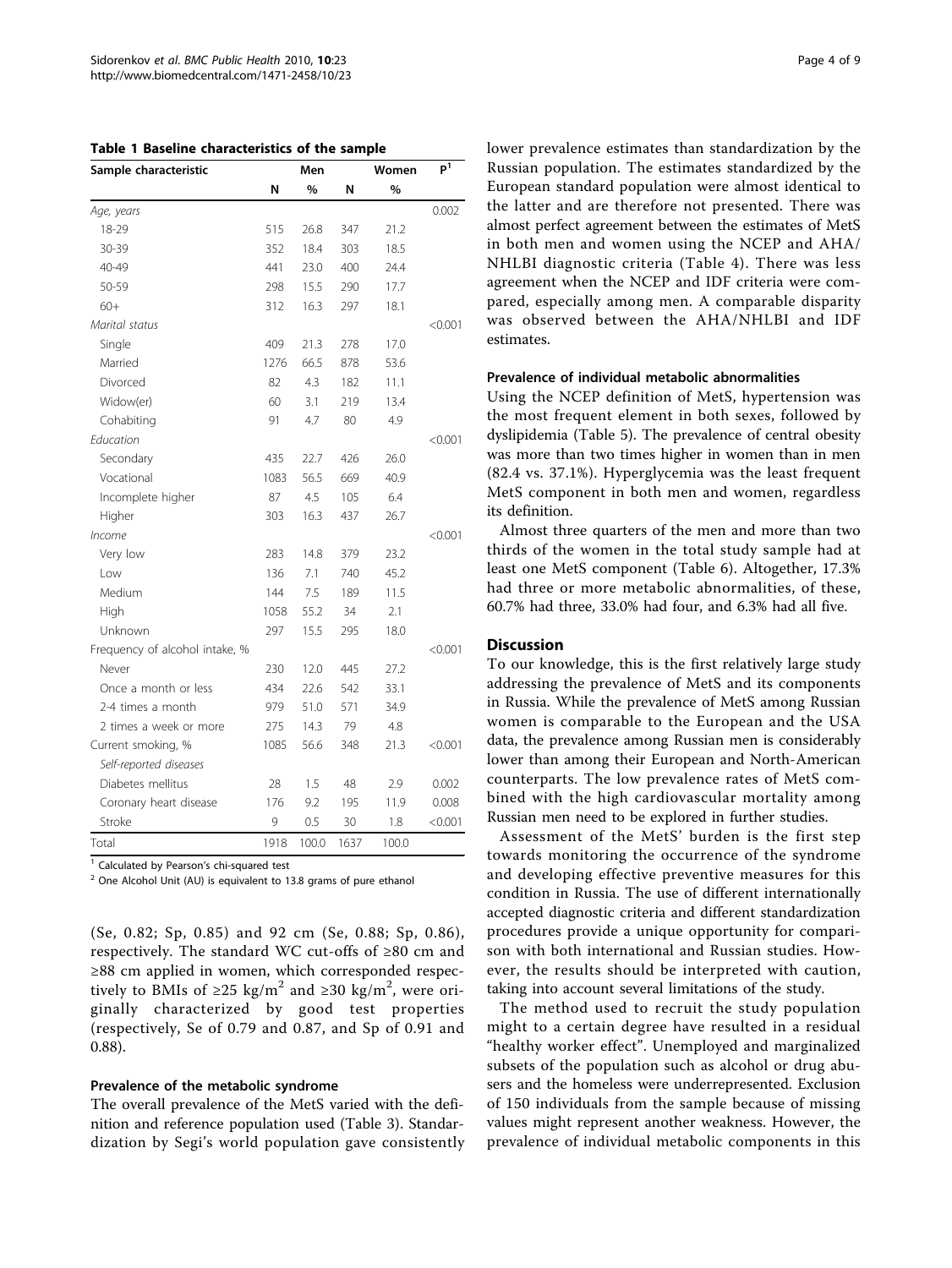|            | Age-groups  |              |                |               |      |              |      |              |             |              |              |               |
|------------|-------------|--------------|----------------|---------------|------|--------------|------|--------------|-------------|--------------|--------------|---------------|
|            | 18-29 years |              | 30-39 years    |               |      | 40-49 years  |      | 50-59 years  | 60 and over |              | <b>Total</b> |               |
|            | $\%$        | 95 % CI      | %              | 95 % CI       | $\%$ | 95 % CI      | $\%$ | 95 % CI      | $\%$        | 95 % CI      | %            | 95 % CI       |
|            |             |              |                |               |      | Women        |      |              |             |              |              |               |
| TG         | 6.1         | $3.9 - 9.2$  | 9.9            | $6.9 - 14.0$  | 21.3 | 17.4-25.7    | 29.7 | 24.5-35.3    | 37.4        | 31.9-43.2    | 20.3         | 18.4-22.4     |
| HDL-C      | 36.3        | 31.3-41.6    | 36.3           | 30.9-42.0     | 38.0 | 33.3-43.0    | 49.3 | 43.4-55.2    | 54.5        | 48.7-60.3    | 42.3         | 39.9-44.8     |
| <b>DBP</b> | 0.3         | $0.02 - 1.9$ | 5.6            | $3.4 - 9.0$   | 17.3 | 13.8-21.4    | 32.8 | 27.5-38.5    | 43.4        | 37.8-49.3    | 19.0         | 17.1-21.0     |
| SBP        | 7.5         | $5.0 - 10.9$ | 13.9           | $10.3 - 18.4$ | 35.8 | 31.1-40.7    | 62.1 | 56.2-67.6    | 75.8        | 70.4-80.4    | 37.6         | 35.3-40.0     |
| Glucose    | 0.6         | $0.1 - 2.3$  | 2.6            | $1.2 - 5.3$   | 4.3  | $2.6 - 6.9$  | 10.7 | $7.5 - 15.0$ | 16.5        | 12.6-21.3    | 6.5          | 5.4-7.9       |
| HBA1c      | 0.3         | $0.02 - 1.9$ | 0.3            | $0.02 - 2.1$  | 1.8  | $0.8 - 3.7$  | 8.3  | $5.5 - 12.2$ | 12.5        | $9.0 - 16.9$ | 4.3          | $3.4 - 5.4$   |
| WC         | 4.3         | $2.5 - 7.2$  | 14.5           | 10.9-19.1     | 32.5 | 28.0-37.4    | 47.6 | 41.7-53.5    | 49.8        | 44.0-55.7    | 29.0         | 26.8-31.3     |
| <b>BMI</b> | 3.5         | $1.9 - 6.1$  | 13.2           | $9.7 - 17.7$  | 21.5 | 17.6-25.9    | 35.9 | 30.4-41.7    | 33.3        | 28.1-39.1    | 20.8         | 18.9-22.9     |
| <b>WHR</b> | 3.2         | $1.7 - 5.8$  | 7.3            | 4.7-10.9      | 18.8 | 15.1-23.0    | 31.0 | 25.8-36.8    | 33.3        | 28.1-39.1    | 18.1         | 16.3-20.1     |
|            |             |              |                |               |      | Men          |      |              |             |              |              |               |
| TG         | 12.0        | $9.5 - 15.1$ | 21.3           | 17.2-26.0     | 25.4 | 21.5-29.8    | 32.2 | 27.0-37.9    | 28.2        | 23.4-33.6    | 22.6         | 20.7-24.5     |
| HDL-C      | 27.2        | 23.4-31.3    | 17.1           | 13.4-21.5     | 24.5 | 20.6-28.8    | 32.9 | 27.6-38.6    | 38.1        | 32.8-43.8    | 27.4         | 25.4-29.4     |
| <b>DBP</b> | 1.4         | $0.6 - 2.9$  | 17.6           | 13.9-22.1     | 33.6 | 29.2-38.2    | 39.3 | 33.7-45.1    | 42.9        | 37.4-48.7    | 24.4         | 22.5-26.4     |
| SBP        | 22.3        | 18.9-26.2    | 39.2           | 34.1-44.5     | 52.8 | 48.1-57.6    | 68.5 | 62.8-73.6    | 78.5        | 73.5-82.9    | 48.8         | 46.5-51.0     |
| Glucose    | 0.8         | $0.3 - 2.1$  | 1.7            | $0.7 - 3.9$   | 6.1  | $4.2 - 8.9$  | 12.1 | $8.7 - 16.5$ | 20.8        | 16.6-25.9    | 7.2          | $6.1 - 8.5$   |
| HBA1c      | 0.2         | $0.01 - 1.2$ | $\overline{0}$ | $0 - 1.4$     | 1.1  | $0.4 - 2.8$  | 4.4  | $2.4 - 7.5$  | 12.5        | $9.1 - 16.8$ | 3.0          | $2.3 - 3.9$   |
| WC         | 0.8         | $0.3 - 2.1$  | 4.3            | $2.5 - 7.1$   | 7.5  | $5.3 - 10.5$ | 12.1 | $8.7 - 16.5$ | 10.6        | $7.5 - 14.7$ | 6.3          | $5.3 - 7.5$   |
| <b>BMI</b> | 3.3         | $2.0 - 5.3$  | 9.1            | $6.4 - 12.7$  | 14.7 | 11.6-18.5    | 20.1 | 15.8-25.2    | 15.4        | 11.7-20.0    | 11.6         | $10.2 - 13.1$ |
| <b>WHR</b> | 4.9         | $3.2 - 7.2$  | 25.0           | 20.6-29.9     | 30.2 | 26.0-34.7    | 37.9 | 32.4-43.7    | 46.8        | 41.2-52.5    | 26.3         | 24.4-28.4     |

<span id="page-4-0"></span>Table 2 Proportion of abnormal values  $(\%)^1$  for the components of the metabolic syndrome as well as body mass index (BMI) and waist to hip ratio (WHR) by age group and gender.

<sup>1</sup> Proportions of abnormal values (%) with 95 % CI. BMI, body mass index in kg/m<sup>2</sup> >30; TG, triglycerides ≥1,7 mmol/l; HDL-C, high-density lipoprotein cholesterol <1,29 mmol/l (women) and <1,04 mmol/l (men); WC, waist circumference ≥88 cm (women) and ≥102 cm (men); DBP, diastolic blood pressure ≥ 85 mmHg; SBP, systolic blood pressure ≥ 130 mmHg; Glucose, serum glucose ≥ 6,1 mmol/l or self-reported DM, or Rt for hyperglycemia; HBA1c, glycosylated haemoglobin ≥ 6,1% or self-reported DM, or Rt for hyperglycemia; WHR, waist-to-hip ratio > 0,85 (women) and >0,9 (men).

group did not differ significantly from the group included into analyses.

There was a potential for clinical-chemical measurement errors in the study. Glucose was measured in serum, not in plasma. Because serum has a higher content of water, the cut-off point for defining hyperglycemia should be slightly higher. Moreover, we assumed that all blood samples were fasting but this was not



ensured. Thus, the estimate of the prevalence of MetS may be inaccurate. To address these methodological problems, we also calculated the prevalence of MetS using two alternative criteria for hyperglycemia. The first criterion involved accepting one of the following: HBA1c  $\geq$  6.1 %, or self-reported DM, or receiving treatment for high blood sugar. The HBA1c marker reflects the average level of glycemia over the preceding 2'3 months and does not depend on fasting. In this study, HBA1c was measured using a precise and reliable method certified by the US National Glycohemoglobin Standardization Program [[27\]](#page-8-0). An earlier published meta-analysis [[28](#page-8-0)] and a recent systematic literature review showed that the performance of HBA1c in detecting type 2 diabetes was comparable with that of fasting plasma glucose, and a cut-off point of  $\geq 6.1$  %. was recommended [\[29\]](#page-8-0). The MetS rates based on the HBA1c were the most conservative, since for the chosen cut-off point of  $\geq 6.1$  % the test identifies subjects with Impaired Fasting Glucose (IFG) with lower sensitivity than those with the diabetes. Thus, some participants having IFG were falsely labelled as having normoglycemia. The second criterion involved raising the cut-offs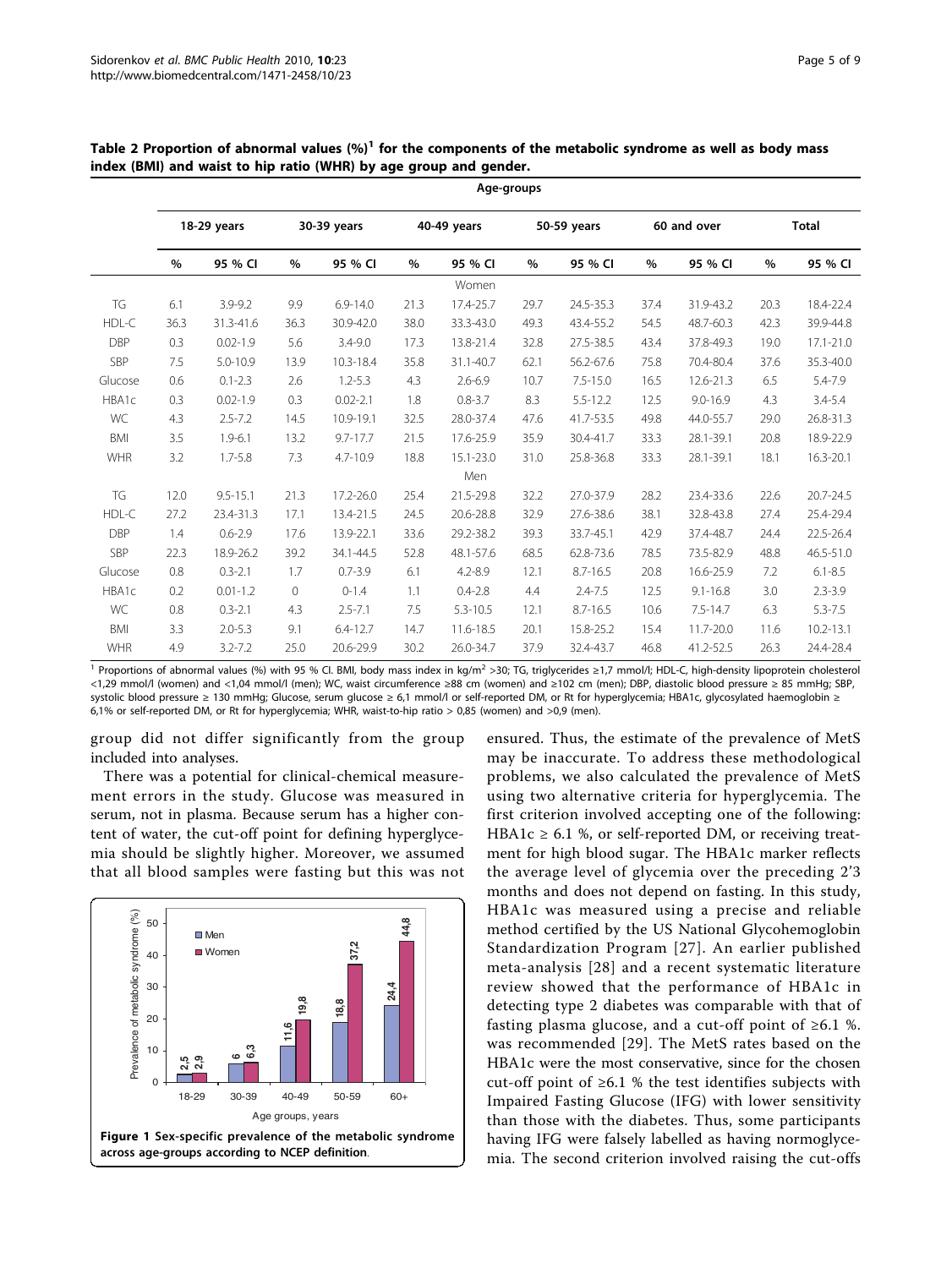|       |                  | Prevalence, % (95% CI) |                   |                  |                  |                  |  |  |  |  |
|-------|------------------|------------------------|-------------------|------------------|------------------|------------------|--|--|--|--|
|       |                  | <b>AHA/NHLBI</b>       |                   | <b>NCEP</b>      | IDF              |                  |  |  |  |  |
|       | World            | <b>Russian</b>         | World             | <b>Russian</b>   | World            | <b>Russian</b>   |  |  |  |  |
| Men   | 13.7 (12.2-15.2) | 15.3 (13.6-17.0)       | $11.5(10.1-12.9)$ | 12.9 (11.3-14.5) | $11.0(9.7-12.4)$ | 12.3 (10.7-13.8) |  |  |  |  |
| Women | 20.6 (18.9-22.3) | 23.4 (21.5-25.4)       | 19.8 (18.1-21.5)  | 22.5 (20.6-24.5) | 23.1 (21.3-24.9) | 26.0 (24.0-28.0) |  |  |  |  |
| Total | 17.0 (15.9-18.2) | 19.3 (18.0-20.1)       | 15.5 (11.4-16.6)  | 17.6 (16.3-18.8) | 16.8 (15.7-18.0) | 18.9 (17.6-20.2) |  |  |  |  |

<span id="page-5-0"></span>Table 3 Age-standardized<sup>1</sup> prevalence of the metabolic syndrome according to the AHA/NHLBI, NCEP and IDF definitions

<sup>1</sup> Standardized to the Segi's World standard population and the Russian population in 2002 by the following age-strata 20-29, 30-39, 40-49, 50-59, 60+ years.

for serum glucose from 5.6 to 5.8 mmol/l (IDF and AHA/NHLBI), and from 6.1 to 6.3 mmol/l (NCEP), according to the local standards at the UNN laboratory. Agreement between these two ad hoc definitions of hyperglycemia was relatively fair (kappa = 0.68). However when comparing the MetS rates defined by the NCEP criteria based on these two ad hoc definitions of hyperglycemia, corresponding agreement was very good (kappa = 0.97). Similar results were seen for other definitions (IDF, AHA/NHLBI). This might be rationalized by the cluster nature of MetS and by the fact that hyperglycemia was the least prevalent metabolic abnormality in both genders. The impact of the latter on the probability of having MetS was minimal.

The new estimates obtained by applying these modified criteria were slightly lower than previously described (data not shown), but the agreements between all three estimates were ≥0.95, suggesting that the degree to which the prevalence of MetS was overestimated in this study is small.

Our findings on the prevalence of MetS among Russian women are comparable to corresponding studies from Europe [[9-11\]](#page-7-0) and the USA [[7,8](#page-7-0)]. However while in these studies the prevalence among men was equal to or even higher than that among women, our study shows that among men it is almost half that among women. This remarkable disparity might be explained by lifestyle and socio-economic differences between the genders. Females were slightly older, better educated and primarily employed in jobs where the level of physical activity at work was low, e.g. school teachers, office

workers, sewing-factory workers. There was a higher proportion of pensioners among the women than the men (23 vs. 15%, respectively). Men had higher levels of physical activity at work and consumed more alcohol, with vodka binge drinking as a prevailing pattern. Men also smoked substantially more. The prevalence rates of visceral adiposity (as defined by both the NCEP and IDF criteria), which is the core element in metabolic syndrome's pathogenesis and the proxy-indicator of insulinresistance, was also much lower among men than women in our study. A detailed analysis of the relationships among MetS, its components, and life-style and socio-demographic determinants among Russian adults is beyond the scope of this paper.

Only one research publication was found that examined the prevalence of MetS among Russians [[30](#page-8-0)]. It was carried out in the Kuzmolovsky district (close to St. Petersburg) and reported a much higher prevalence rate (54% vs. 18.9% in our study). However, that study had severe limitations: small sample size (146 participants), questionable selection procedure (i.e. shifted gender and age distribution; 91% were women with a mean age of 68 years), prevalence was reported without gender- and age-standardization, and a high prevalence of co-morbidity occurred (90% reported heart disease). Nevertheless, if we compare the results of that study with ours for women in the age group 60+, the difference in MetS' prevalence is reduced considerably (54% vs. 45%).

A population-based study of men living in Kuopio in Eastern Finland [[31\]](#page-8-0) reported a prevalence of MetS (using the NCEP definition) similar to ours (13.7% vs.

Table 4 Kappa statistics  $(\kappa)$  with standard errors (SE) for the agreement between the prevalence of metabolic syndrome estimates obtained by three different diagnostic criteria

| Agreement between the diagnostic criteria: | $\kappa$ (SE)    |                    |                   |  |  |  |  |
|--------------------------------------------|------------------|--------------------|-------------------|--|--|--|--|
|                                            | Men $(N = 1918)$ | Women $(N = 1637)$ | $Total(N = 3555)$ |  |  |  |  |
| NCEP and AHA/NHLBI                         | 0.90(0.02)       | 0.97(0.01)         | 0.94(0.01)M       |  |  |  |  |
| NCFP and IDF                               | 0.53(0.03)       | 0.80(0.02)         | 0.70(0.02)        |  |  |  |  |
| AHA/NHLBI and IDF                          | 0.55(0.03)       | 0.82(0.02)         | 0.71(0.02)        |  |  |  |  |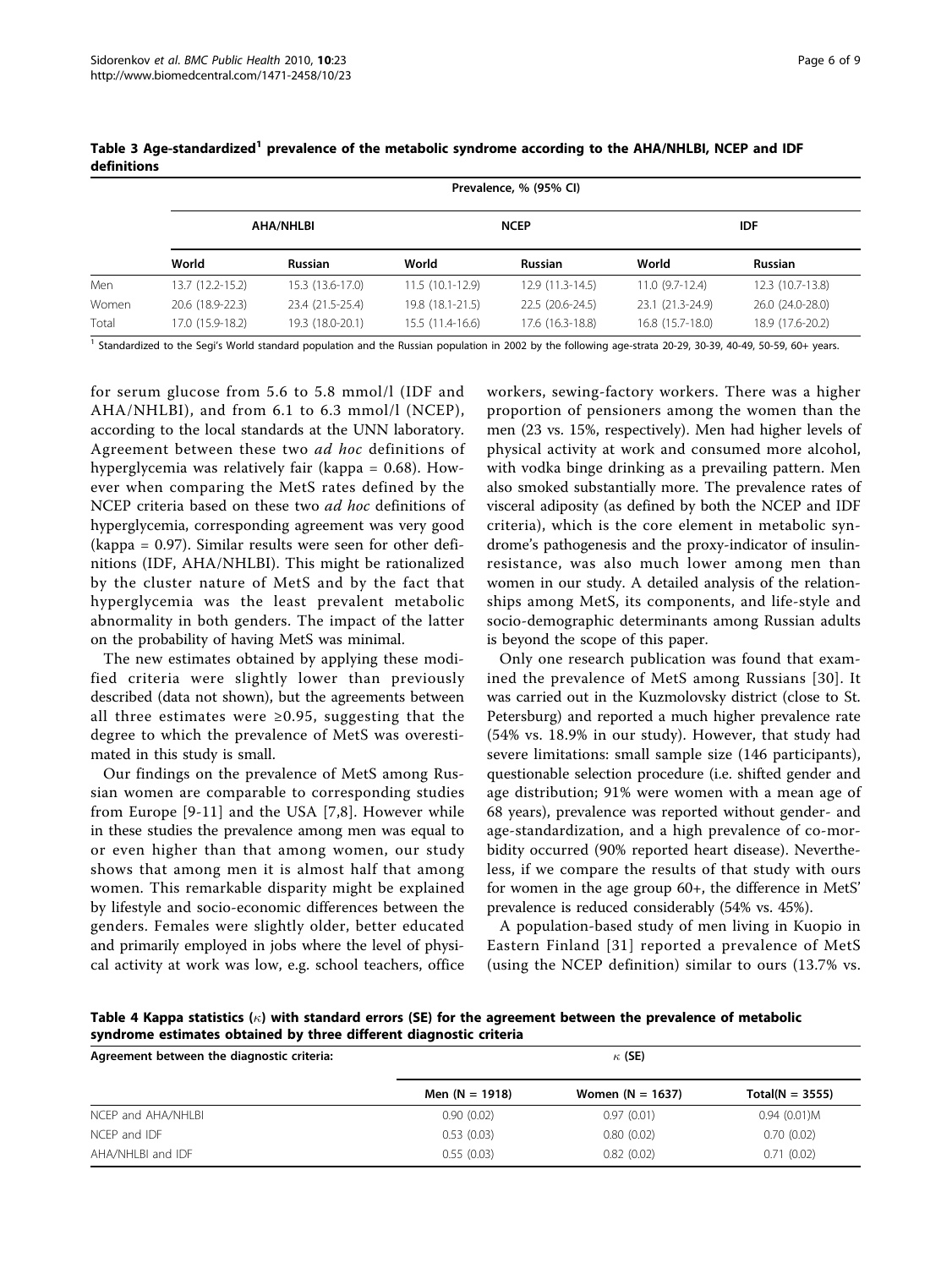<span id="page-6-0"></span>Table 5 Sex-specific prevalence of individual metabolic abnormalities<sup>1</sup> among study participants with NCEP diagnosed metabolic syndrome

| <b>Metabolic</b><br>abnormality | Prevalence         |                  |      |                      |                      |                  |  |  |  |
|---------------------------------|--------------------|------------------|------|----------------------|----------------------|------------------|--|--|--|
|                                 | Men $(N =$<br>210) |                  |      | Women $(N =$<br>347) | Total $(N =$<br>557) |                  |  |  |  |
|                                 | $\%$               | 95 % CI          | %    | 95 % CI              | %                    | 95 % CI          |  |  |  |
| Central obesity                 | 37.1               | $30.6 -$<br>43.7 | 82.4 | 78.4-<br>86.5        | 65.4                 | $61.4 -$<br>69.3 |  |  |  |
| High TG                         | 83.8               | 78.8-<br>88.8    | 71.2 | 66.4-<br>76.0        | 76.7                 | $73.1 -$<br>80.2 |  |  |  |
| Low HDL-C                       | 85.7               | $80.9 -$<br>90.5 | 88.8 | $85.4 -$<br>92.1     | 87.6                 | 84.9-<br>90.4    |  |  |  |
| AH                              | 93.8               | $90.5 -$<br>97.1 | 89.1 | $85.8 -$<br>92.4     | 90.8                 | 88.4-<br>93.3    |  |  |  |
| Elevated SG                     | 33.3               | $26.9 -$<br>39.8 | 18.4 | $14.3 -$<br>22.5     | 24.1                 | $20.5 -$<br>27.6 |  |  |  |
| Elevated HBA1c                  | 17.1               | $12.0 -$<br>22.3 | 14.4 | $10.7 -$<br>18.1     | 15.4                 | $12.4 -$<br>18.5 |  |  |  |

<sup>1</sup> Central obesity: WC ≥88 cm (women) and ≥102 cm (men); High TG: triglycerides ≥1,7 mmol/l; Low HDL-C, high-density lipoprotein cholesterol <1,29 mmol/l (women) and <1,04 mmol/l (men); Arterial hypertension (AH): SBP ≥ 130 mmHg, or DBP ≥ 85 mmHg, or Rt for hypertension ; Elevated SG: serum glucose ≥6.1 mmol/l or self-reported DM, or Rt for hyperglycemia: Elevated HBA1c: glycated haemoglobin ≥6.1% or self-reported DM, or Rt for hyperglycemia

12.4% in our study). The population in that study was older (mean age 52 years vs. 41.6 years in our study), which might at least partly explain the higher prevalence in the Finnish sample. However, the Finnish study was performed in the late 1980s and more recent data from Finland suggest that the current prevalence of the MetS is higher. The results of a 2001 cross-sectional study in Slovakia [[32](#page-8-0)] were comparable to ours, with a similar highly significant difference between men and women in the prevalence of NCEP-defined MetS (15.9% vs. 23.9%). However, there was no significant difference in IDFdefined MetS between genders in the Slovakian study.

One may speculate about a specific distribution of the MetS by gender in Eastern European countries, but more data from this region are needed before definite conclusions are drawn.

The prevalence of MetS in the Arkhangelsk study increased progressively with age. This has also been observed in other studies, but to a lesser extent [\[7](#page-7-0)-[11](#page-7-0)]. In our study, there was a fifteen-fold increase among women and a nine-fold increase among men when the 18-29 and 60+ age groups were compared. In the subsample of individuals with MetS, the most frequent metabolic abnormalities were arterial hypertension and low HDL-C. Only one-third of men diagnosed with MetS (NCEP) had central obesity, whereas more than 80% of women with MetS were obese. Interestingly, although the prevalence of central obesity was higher among women, the mean WC was higher among males in all age groups.

The method used to define obesity (BMI, WC or WHR) strikingly affected the reported prevalence of this condition in both genders. The variation was particularly striking among men, ranging from 6% to 26% using the WC and WHR definitions, respectively. By contrast, among women, the frequency was highest when obesity was defined by the WC-criteria. The original sex-specific thresholds for WC were originally (at least partly) established in cross-sectional studies from Holland and the UK [\[33](#page-8-0),[34\]](#page-8-0), using correlation between WC and BMI in subjects with BMI ≥25 kg/m<sup>2</sup> and 30 kg/m<sup>2</sup>. The cutoffs for obesity using WC depend on ethnicity [[25\]](#page-8-0). According to the ROC analysis, the optimal cut-offs for WCs corresponding to BMIs of  $\geq 25$  kg/m<sup>2</sup> and  $\geq 30$  kg/ m<sup>2</sup> were about 10 cm lower ( $\geq 84$  cm and  $\geq 92$  cm, respectively) than the original one ( $\geq$ 94 cm and  $\geq$ 102 cm, respectively) suggesting a lower tendency for central adiposity at a given BMI among the men in our study setting. Similar results were reported from a study of middle-aged eastern Finnish men in the late  $1980<sup>th</sup>$  [\[31](#page-8-0)]. On the contrary, the standard cut-offs of WC for

Table 6 Age-standardized<sup>1</sup> prevalence of one or more metabolic abnormalities among those who were diagnosed with metabolic syndrome according to NCEP definition

| Number of abnormalities | Prevalence |                  |                    |               |                    |             |  |  |  |
|-------------------------|------------|------------------|--------------------|---------------|--------------------|-------------|--|--|--|
|                         |            | Men $(N = 1918)$ | Women $(N = 1637)$ |               | Total $(N = 3555)$ |             |  |  |  |
|                         | $\%$       | 95 % CI          | $\%$               | 95 % CI       | $\%$               | 95 % CI     |  |  |  |
| $\geq$ 1                | 72.5       | 70.7-74.3        | 68.7               | 66.7-70.7     | 70.8               | 69.5-72.2   |  |  |  |
| $\geq$ 2                | 31.4       | 29.3-33.5        | 39.5               | 37.4-41.6     | 35.4               | 33.9-36.9   |  |  |  |
| $\geq$ 3                | 12.4       | 10.9-14.0        | 22.4               | $20.5 - 24.3$ | 17.3               | 16.0-18.5   |  |  |  |
| $\geq 4$                | 4.0        | $3.0 - 4.9$      | 9.9                | $8.4 - 11.3$  | 6.8                | 5.9-7.7     |  |  |  |
|                         | 0.55       | $0.2 - 0.9$      | 1.7                | $1.0 - 2.3$   | 1.1                | $0.7 - 1.5$ |  |  |  |
|                         |            |                  |                    |               |                    |             |  |  |  |

<sup>1</sup> Standardized to the Russian population in 2002 by the following age-strata 20-29, 30-39, 40-49, 50-59, 60+ years.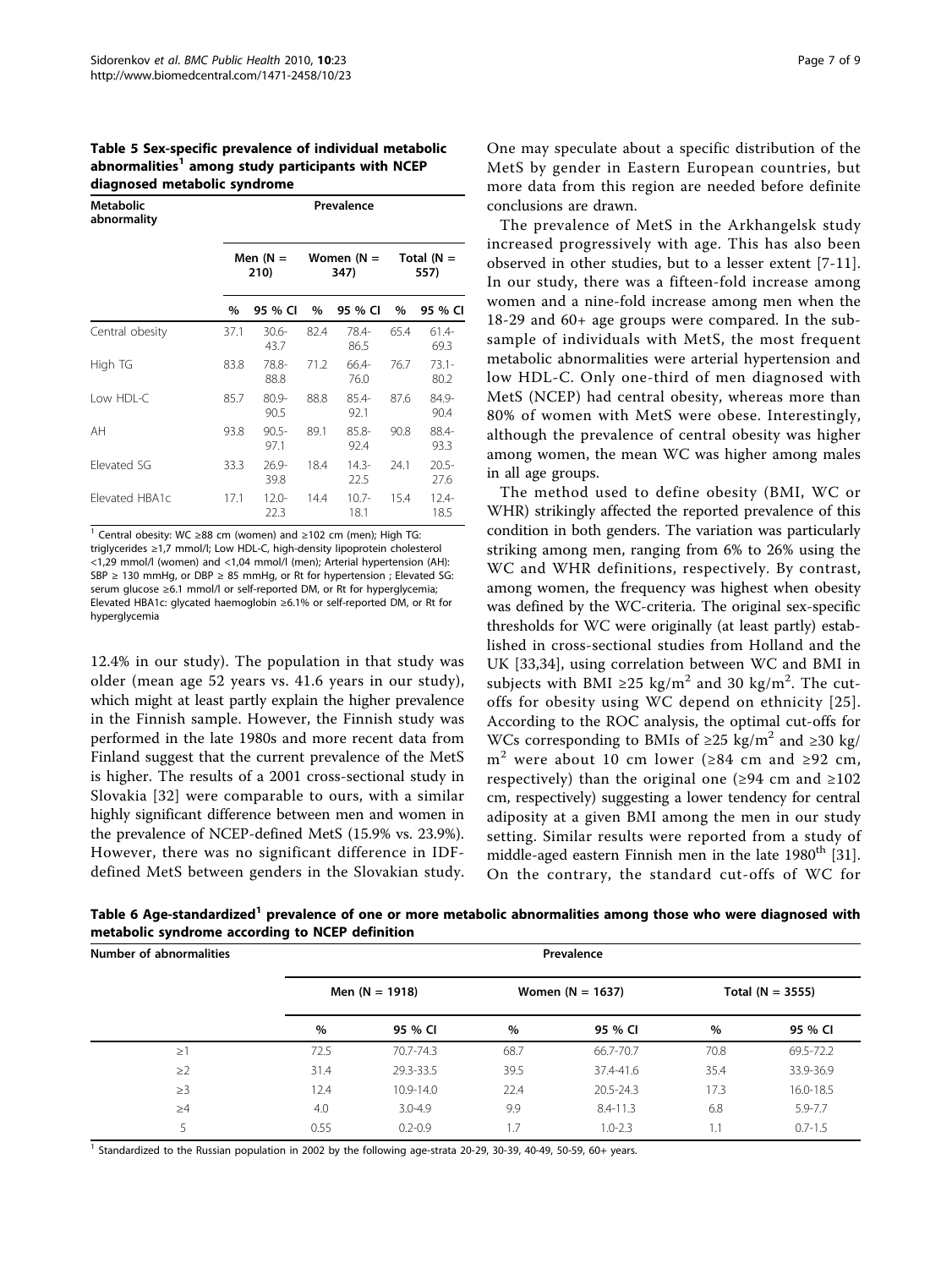<span id="page-7-0"></span>women (≥80 cm and ≥88 cm) originally corresponded well to BMIs of 25 kg/m<sup>2</sup> and 30 kg/m<sup>2</sup>. Therefore, the original cut-offs used for WC in NCEP and IDF definitions of MetS may be inappropriate for men living in Northwest Russia. This is an important finding that might largely explain the unequal distribution of MetS by sex. The finding needs further verification.

The most reasonable explanation for our main findings is the difference in life-style between Russian men and women: women smoked less, had lower alcohol consumption and, what is more important, lower levels of physical activity. In general, Russian women have occupations involving low levels of physical activity at work (service sector, office personnel, workers in the sewing industry), whereas men have higher levels of work-related physical activity.

Our study did not support the hypothesis that the high burden of cardiovascular morbidity and mortality among Russian men could be attributed to a high prevalence of MetS. A high prevalence of smoking and lifestyle associated with excessive alcohol consumption and specific drinking patterns may be other contributors to the high cardiovascular morbidity and mortality among Russian men. Alcohol consumption was high in our study population [[35\]](#page-8-0), especially among men. It might have had a "protective" effect on the development of the metabolic syndrome, but an opposite effect on the risk of fatal cardiovascular events. An alcohol-related increase in insulin sensitivity has been reported, involving a linearly-associated lower risk for MetS [[36\]](#page-8-0). Nevertheless, alcohol consumption is an established risk factor for CVD mortality in Russia [[37](#page-8-0)]. Analyses of associations between MetS and socio-demographic characteristics, smoking, alcohol and other factors, as well as cardiovascular risk attributable to MetS, are beyond the scope of this paper and will be pursued in future studies.

Differences in life expectancy between Russian men and women (59.0 and 72.3 years in 2000, respectively) may contribute to an explanation of the observed differences between genders in the prevalence of MetS [[38](#page-8-0)], suggesting that Russian men do not reach the age when MetS becomes highly prevalent. Age-standardization, however, leveled out this difference only partially, suggesting that the difference in life expectancy is not the only contributor to the gender difference in the prevalence of MetS in Russia.

#### Conclusion

While the prevalence of MetS among Russian women is comparable to the data for Europe and the USA, the prevalence among Russian men is considerably lower than among their European and North-American counterparts. Our results suggest that MetS is unlikely to be a major contributor to high mortality from cardiovascular diseases among Russian men. Further studies of determinants for MetS and its components, and MetS and cardiovascular risk are needed for a better understanding of the mechanisms leading to the exceptionally high cardiovascular mortality in Russia.

#### Acknowledgements

We are grateful to Professor Evert Nieboer, McMaster University, Canada and Professor Elisabeth Barrett-Connor, University of California, San Diego, US for editorial changes. The study was funded by the Norwegian Research Council.

#### Author details

1 Institute of Community Medicine, University of Tromsø, postbox 9037 Tromsø, Norway. <sup>2</sup>Department of Internal Medicine-II, Northern State Medical University, Troitsky Ave, 51, Arkhangelsk 163001, Russia. <sup>3</sup>Semashko Clinic, Arkhangelsk, Russia. <sup>4</sup>Norwegian Institute of Public Health, Postbox 4404 Nydalen, 0403 Oslo, Norway. <sup>5</sup>International School of Public Health, Northern State Medical University, Troitsky Ave, 51, Arkhangelsk 163001, Russia.

#### Authors' contributions

OS, AMG and ON drafted the manuscript. ON, TB, VA and SM planned the study and collected the data. OS and TB analyzed the data. All authors read and approved the final version of the manuscript.

#### Competing interests

The authors declare that they have no competing interests.

#### Received: 23 January 2009

Accepted: 19 January 2010 Published: 19 January 2010

#### References

- 1. Dekker JM, Girman C, Rhodes T, Nijpels G, Stehouwer CD, Bouter LM, Heine RJ: [Metabolic syndrome and 10-year cardiovascular disease risk in](http://www.ncbi.nlm.nih.gov/pubmed/16061755?dopt=Abstract) [the Hoorn Study.](http://www.ncbi.nlm.nih.gov/pubmed/16061755?dopt=Abstract) Circulation 2005, 112:666-673.
- 2. Meigs JB, Rutter MK, Sullivan LM, Fox CS, D'Agostino RB Sr, Wilson PW: [Impact of insulin resistance on risk of type 2 diabetes and](http://www.ncbi.nlm.nih.gov/pubmed/17259468?dopt=Abstract) [cardiovascular disease in people with metabolic syndrome.](http://www.ncbi.nlm.nih.gov/pubmed/17259468?dopt=Abstract) Diabetes Care 2007, 30:1219-1225.
- 3. Klein BE, Klein R, Lee KE: [Components of the metabolic syndrome and](http://www.ncbi.nlm.nih.gov/pubmed/12351479?dopt=Abstract) [risk of cardiovascular disease and diabetes in Beaver Dam.](http://www.ncbi.nlm.nih.gov/pubmed/12351479?dopt=Abstract) Diabetes Care 2002, 25:1790-1794.
- 4. Wang J, Ruotsalainen S, Moilanen L, Lepisto P, Laakso M, Kuusisto J: [The](http://www.ncbi.nlm.nih.gov/pubmed/17303589?dopt=Abstract) [metabolic syndrome predicts cardiovascular mortality: a 13-year follow](http://www.ncbi.nlm.nih.gov/pubmed/17303589?dopt=Abstract)[up study in elderly non-diabetic Finns.](http://www.ncbi.nlm.nih.gov/pubmed/17303589?dopt=Abstract) Eur Heart J 2007, 28:857-864.
- 5. Gami AS, Witt BJ, Howard DE, Erwin PJ, Gami LA, Somers VK, Montori VM: [Metabolic syndrome and risk of incident cardiovascular events and](http://www.ncbi.nlm.nih.gov/pubmed/17258085?dopt=Abstract) [death: a systematic review and meta-analysis of longitudinal studies.](http://www.ncbi.nlm.nih.gov/pubmed/17258085?dopt=Abstract) J Am Coll Cardiol 2007, 49:403-414.
- 6. Galassi A, Reynolds K, He J: [Metabolic syndrome and risk of](http://www.ncbi.nlm.nih.gov/pubmed/17000207?dopt=Abstract) [cardiovascular disease: a meta-analysis.](http://www.ncbi.nlm.nih.gov/pubmed/17000207?dopt=Abstract) Am J Med 2006, 119:812-819.
- 7. Ford ES, Giles WH, Dietz WH: [Prevalence of the metabolic syndrome](http://www.ncbi.nlm.nih.gov/pubmed/11790215?dopt=Abstract) [among US adults: findings from the third National Health and Nutrition](http://www.ncbi.nlm.nih.gov/pubmed/11790215?dopt=Abstract) [Examination Survey.](http://www.ncbi.nlm.nih.gov/pubmed/11790215?dopt=Abstract) JAMA 2002, 287:356-359.
- 8. Meigs JB, Wilson PW, Nathan DM, D'Agostino RB Sr, Williams K, Haffner SM: [Prevalence and characteristics of the metabolic syndrome in the San](http://www.ncbi.nlm.nih.gov/pubmed/12882936?dopt=Abstract) [Antonio Heart and Framingham Offspring Studies.](http://www.ncbi.nlm.nih.gov/pubmed/12882936?dopt=Abstract) Diabetes 2003, 52:2160-2167.
- 9. Qiao Q: [Comparison of different definitions of the metabolic syndrome](http://www.ncbi.nlm.nih.gov/pubmed/17021922?dopt=Abstract) [in relation to cardiovascular mortality in European men and women.](http://www.ncbi.nlm.nih.gov/pubmed/17021922?dopt=Abstract) Diabetologia 2006, 49:2837-2846.
- 10. Cameron AJ, Shaw JE, Zimmet PZ: [The metabolic syndrome: prevalence](http://www.ncbi.nlm.nih.gov/pubmed/15158523?dopt=Abstract) [in worldwide populations.](http://www.ncbi.nlm.nih.gov/pubmed/15158523?dopt=Abstract) Endocrinol Metab Clin North Am 2004, 33:351-75.
- 11. Hildrum B, Mykletun A, Hole T, Midthjell K, Dahl AA: [Age-specific](http://www.ncbi.nlm.nih.gov/pubmed/17727697?dopt=Abstract) [prevalence of the metabolic syndrome defined by the International](http://www.ncbi.nlm.nih.gov/pubmed/17727697?dopt=Abstract) [Diabetes Federation and the National Cholesterol Education Program:](http://www.ncbi.nlm.nih.gov/pubmed/17727697?dopt=Abstract) [the Norwegian HUNT 2 study.](http://www.ncbi.nlm.nih.gov/pubmed/17727697?dopt=Abstract) BMC Public Health 2007, 7:220.